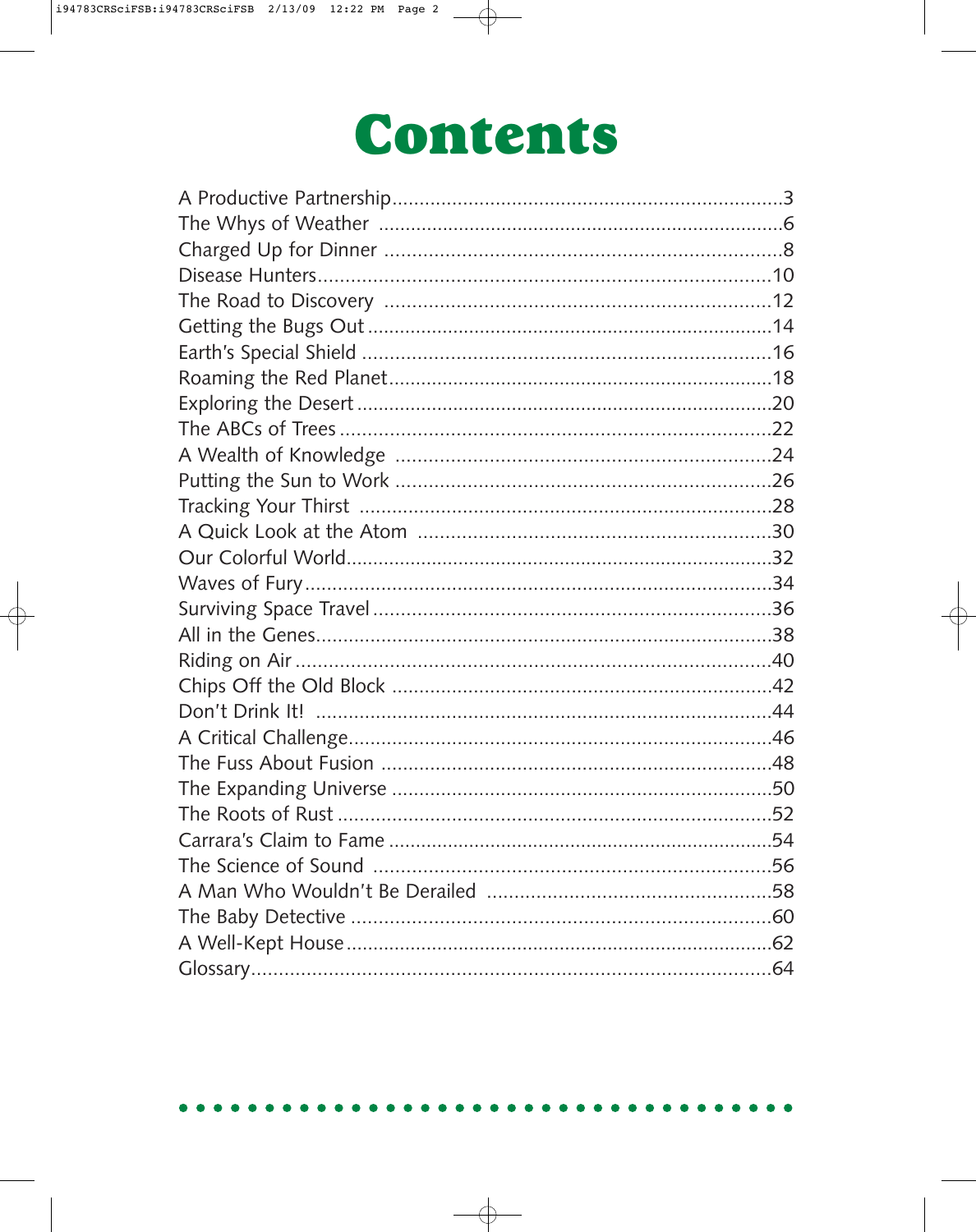## **Tracking Your Thirst**

t's a hot summer day and you've just been out mowing the lawn and working up a good sweat. Nothing would taste better than a tall, cool drink of water. But have you ever wondered why you feel this way? When you get thirsty, your body is telling you it needs to replace the fluids you have lost. **I**

Our bodies are up to 75 percent water and need certain amounts of water and salt in order to work properly. Too much or too little water or salt can damage and destroy cells. The amount of water and salt inside and outside the body's cells must be balanced. A part of the brain stem called the hypothalamus (HY•poh•THAL•ah•mus) detects this balance. The hypothalamus responds to changes in the amount of salt in the blood. When the amount of salt in the blood is high, the amount of water is low. The hypothalamus responds to a shortage of water by sending a signal to the brain. That is the feeling you get when you are thirsty.



It's important, however, not to let yourself get too thirsty. By that time, you are probably way too low on water. It's also important to



remember that our bodies can lose just as much fluid in cold weather as they do in hot weather. You sweat just as much in the cold, but you may not realize it because the sweat evaporates rapidly or is absorbed by heavy layers of clothing. A recent study found that your body does not get as thirsty in the cold weather because when the body senses cold air, the blood vessels constrict. Blood is then pushed to the body's core to preserve heat. The extra blood in your trunk fools the hypothalamus into thinking the body has enough fluids even when it does not. So it's important to make sure you get enough to drink when the weather is cold.

Water helps to regulate our body temperature and also transports oxygen and nutrients throughout our bodies. Colds and flu can lead to *dehydration,* so it's important to drink as much water as you can when you're sick so your body can replace the fluids it has lost and heal properly.

You also want to remember not to drink your water too fast. It's best to take small, frequent sips. Why not enjoy every minute of refreshment that you can?